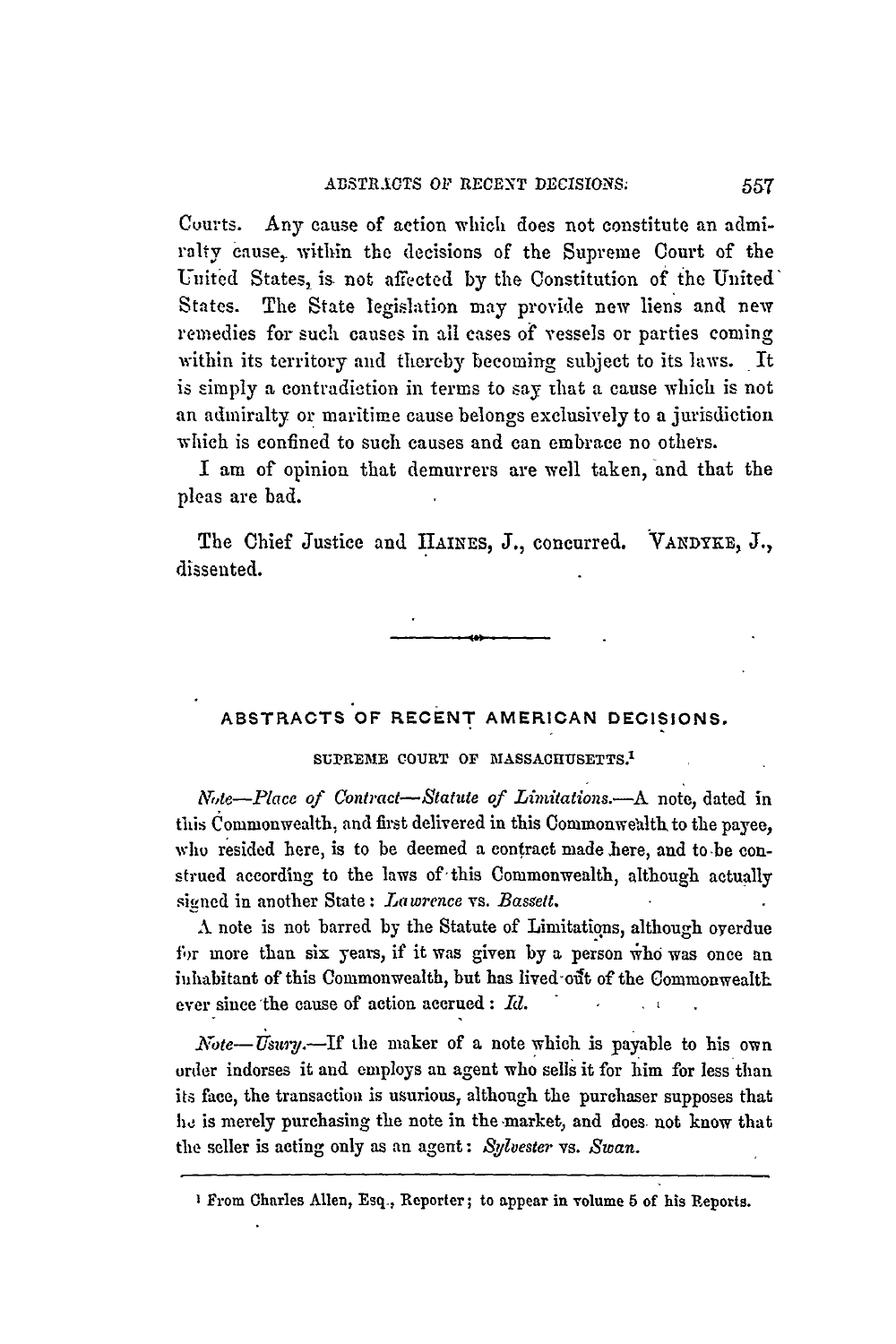*Note-Common Carrier.*-- A common carrier who, by a written agreement with the owner of notes, has undertaken to procure their renewal or to return them, cannot excuse himself for the non-performance of his undertaking **by** proving that an indorser, to whom he had delivered them for examination and comparison prior to the renewal, was summoned as trustee of a subsequent indorser, and thereupon. refused to give them up or renew them: *Wareham Bank vs. Burt.*

Assault and Battery-*-Mitigation of Damages.*--In an action to recover damages for an assault and battery, committed **by** the son of the owner of a house, upon one who had wrongfully intruded into the same, but, in compliance with orders given to him, had left the house and was going away, evidence is incompetent to prove, in mitigation of damages, that the plaintiff was of bad repute in the community, and was accompanied **by** his paramour, who was also of bad repute in the community; although the plaintiff's counsel, in opening his case, and throughout the trial, has claimed damages on the ground that the assault and battery were an indignity, calculated to injure the plaintiff's standing and reputation in the community: *Bruce* vs. *Priest.*

*Judge of Probate-Authority to revoke Decree.-A* **judge** of probate has no authority to revoke a decree passed **by** himself, making an allowance to a widow out of her husband's estate, and to pass a new decree allowing to her a less sum: *Pettee* vs. *Wtmarth.*

*Insolvent Debtor-Execution- Title of Assignee.-A* levy of an execution **by** a judgment-creditor upon the real estate of an insolvent debtor, made after the first publication of notice of the issuing of the warrant, is not valid against the title of the assignee, although the assignee has not recorded the assignment in the county where the land lies, and although the creditor has no actual notice of the insolvency: *Hall* vs. *Whitton.*

If a judgment-creditor of an insolvent debtor has levied his execution upon the debtor's reversion of real estate, after the first publication of notice of the issuing of the warrant, the assignee in insolvency may. maintain a bill in equity to set aside the levy: *Id.*

*Insolvent Debtor-Homestead* Exemption.-Those creditors of an insolven' debtor, whose claims accrued before the passage of the statutes creating a right of homestead, are entitled to have the whole amount which has been realized by the assignee from the sale of the right of homestead,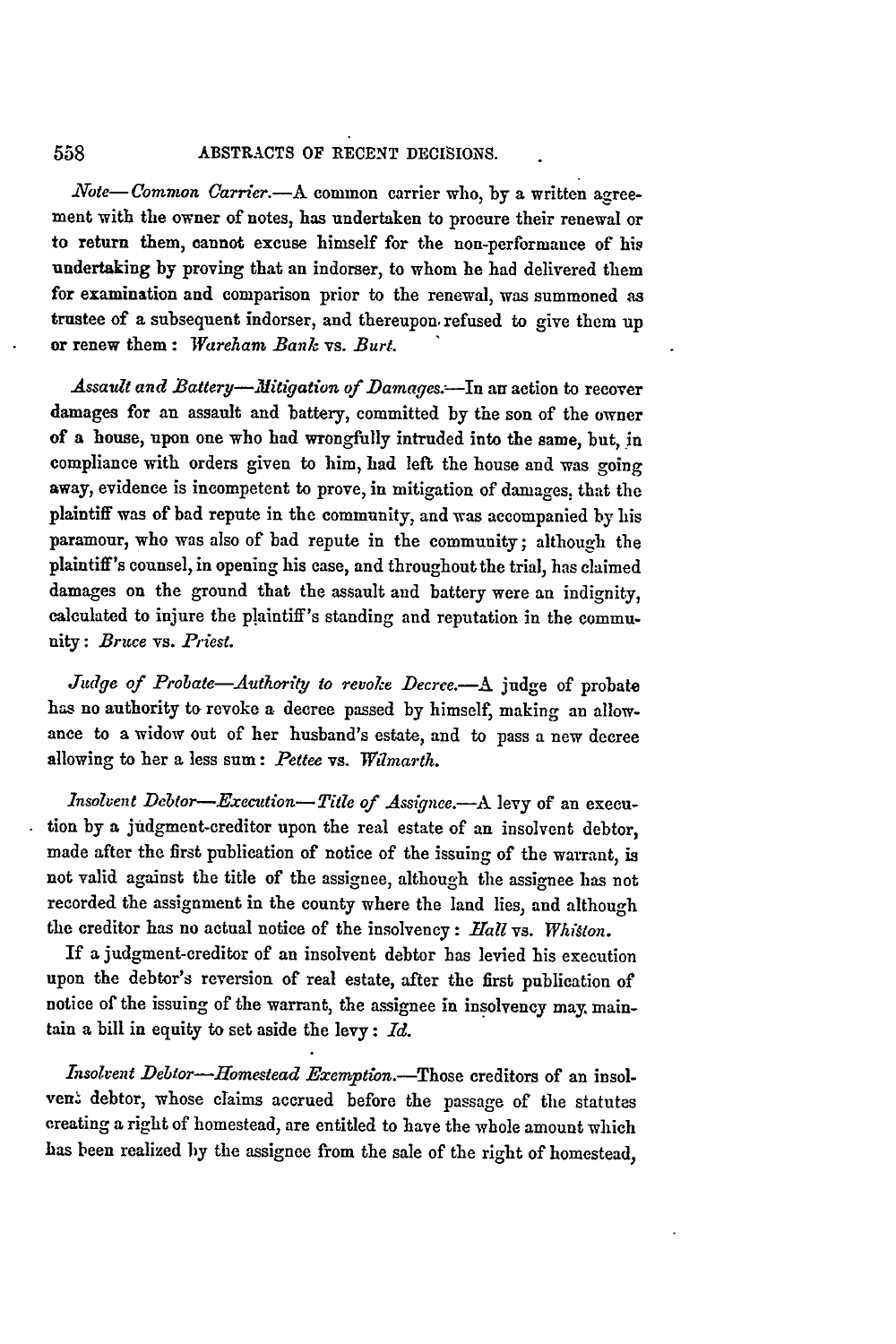applied towards the payment of their claims, in priority to the general creditors, and to take a dividend with the other ereditors for the balance of their claims, if any. **And** the amount realized from the sale **'of** the reversionary interest in the land, after the expiration of the right of homestead, is to be distributed among the general creditors: *Thie* vs. *Rice.*

Town-Action against on Contract-Acceptance of Road-County Com*missioners.*-In an action against a town to recover for work done under a contract in building a road, the plaintiff under a general count may recover the value of the work, provided it was done in good faith and is beneficial' • to the defendants, although the contract has not been fully performed: *Reed* vs. *Inhabitants of Scituate.*

If, in such action, the plaintiff seeks to recover the contract price, on the ground that the road has been accepted by the town, it is erroneous to rule that, if the road was ordinarily used for travel by the public before the time limited for its completion, with the knowledge and consent of the selectmen or highway surveyors, it is competent for the jury to infer from this fact that the town had adopted and accepted it. Highway surveyors have no authority so to accept a road: *IR.*

County commissioners can only accept a road which they have ordered to be built **by** a town, when acting together, and by a majority vote: *Id.*

If county commissioners **'in** their specifications of the manner of constructing a road, have provided that *"the* gravel on the whole distance, or any part thereof, must be on a regular inclined plane of not more than twelve inches in twenty feet," and that the whole road be made "haid, durable, safe, and convenient," the former stipulation is not qualified **b'y** the latter; and it is not a sufficient compliance with the specifications, to build a road which is safe and convenient, if it is of higher grade than that specified: *Id.*  $\mathcal{F}^{\mathcal{G}}_{\mathcal{G}}$  and  $\mathcal{F}^{\mathcal{G}}_{\mathcal{G}}$ 

## **SUPREME COURT OF NEW YORK.'**

t skustes

*Wild Animals-Liability of Owners.*-The liability of the owner or keeper of an animal of any description for an injury committed by sueh animal, is founded upon negligence, actual or presumed: *Scribner vs. Kelley.*

It is not in itself unlawful for a person to keep wild beasts, though they may be such as are of a nature fierce, dangerous, and irreclaimable;

From the Ion. **0.** *L.* Barbour, Reporter; to appear in the 38th volume of **his** Reports.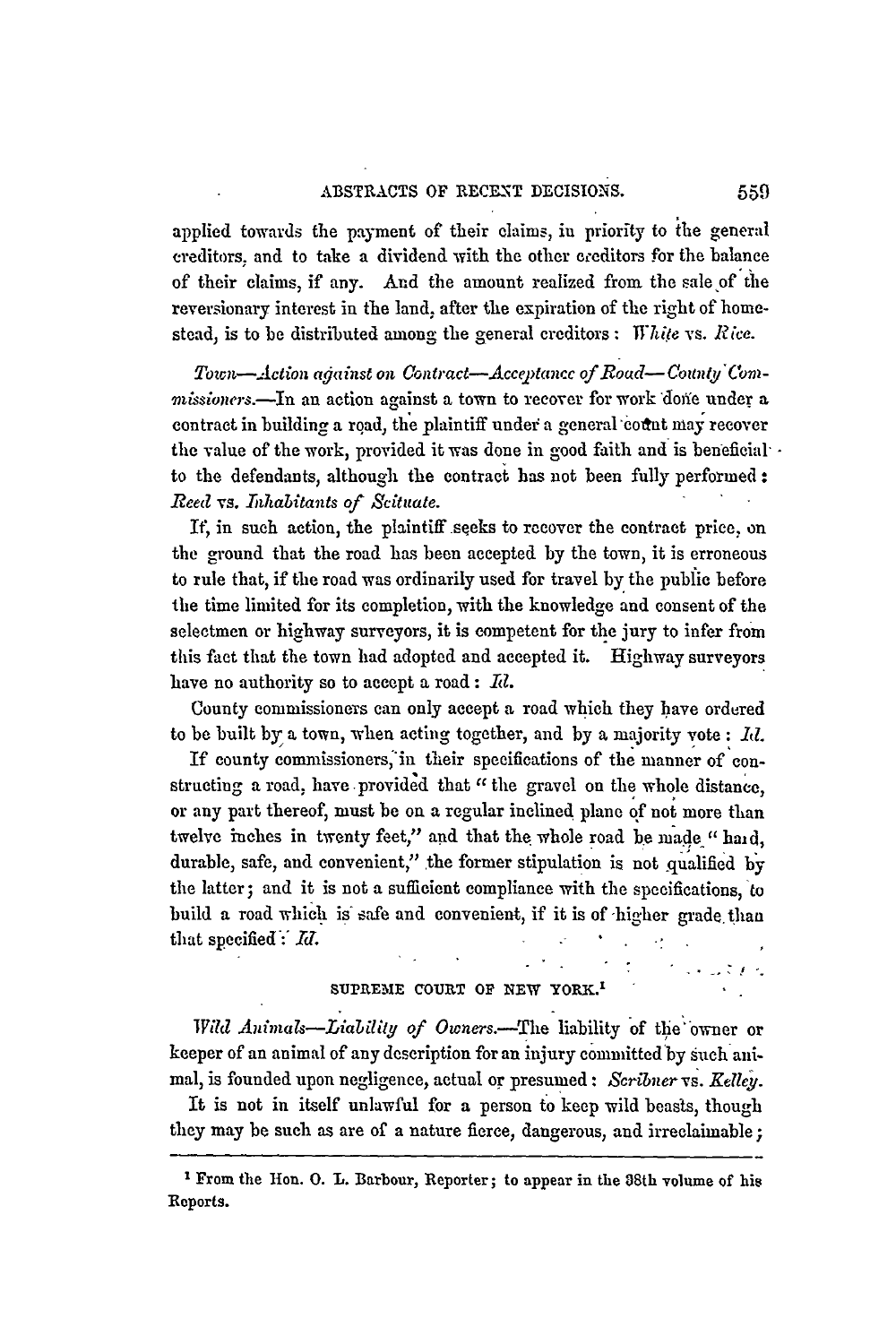but the propensity of such animals to do dangerous mischief being inhe rent and well known, the owner or keeper is required to exercise such a degree of care iu regard to them as will absolutely prevent the occurrence of an injury to others, through such vicious acts of the animal as he is naturally inclined to commit: *Ml.*

Where an injury happened to the plaintiff, in consequence of his horse taking fright at an elephant passing along the highway in the charge of a keeper, prior to the passage of the Act of April **2d, 1862,** regulating the vae of public highways: *Beld,* that to render the owners of the animal liable, it would be necessary to show, not only that such is the effect of the appearance of an elephant upon horses in general, but also that the owners knew or had notice of it:  $\mathbf{M}$ .

*,Shtcr- -Liability for veglect of Dutg-Assguabilt9 of Clam-insolrency of Debtor.*—Taking the body of a debtor in execution is the highest form of satisfaction of a judgment. Hence, the neglect of a sheriff to arrest the debtor, upon an execution issued against his person, is a wrong to the property, rights, or interests of the judgment-creditor, which would survive to his executors or administrators, and is therefore assignable: *)ivinney vs. Fay, late Sherif.*

A wrongdoer is liable to the executor or administrator of the person injured, id an action for a neglect of duty, whether the wrongdoer was benefited **by** the wrong or otherwise: *II.*

In an action on the case against a sheriff, for neglecting to take the body of a defendant in execution, the sheriff should be allowed, **by** way of mitigating damages, to prove the pecuniary circumstances and condition of the defendant in the execution:  $Id_{i}$ 

*Husband and Wife.*-A married woman living with her husband, and having no separate estate, cannot in the absence of her husband, and with. out his knowledge or consent., enter into **an** agreement in writing for the purchase of real estate on credit: *Ruse* vs. *Bell &* Wfe.

Such an agreement being a mere nullity, the possession of the premises is. in law, the possession of the husband, and in no respect thatof the wife. She is, therefore, improperly joined with her husband in an action by the vendor to recover the possession of the premises for a default in the payment of the purchase-money: **Id**

*Public Offlers-l-Poqf of thir Appointment-Decision of an hiferior Tribunal as to jurist;ctional Iacts-Eletion of Trustees of School Dis-*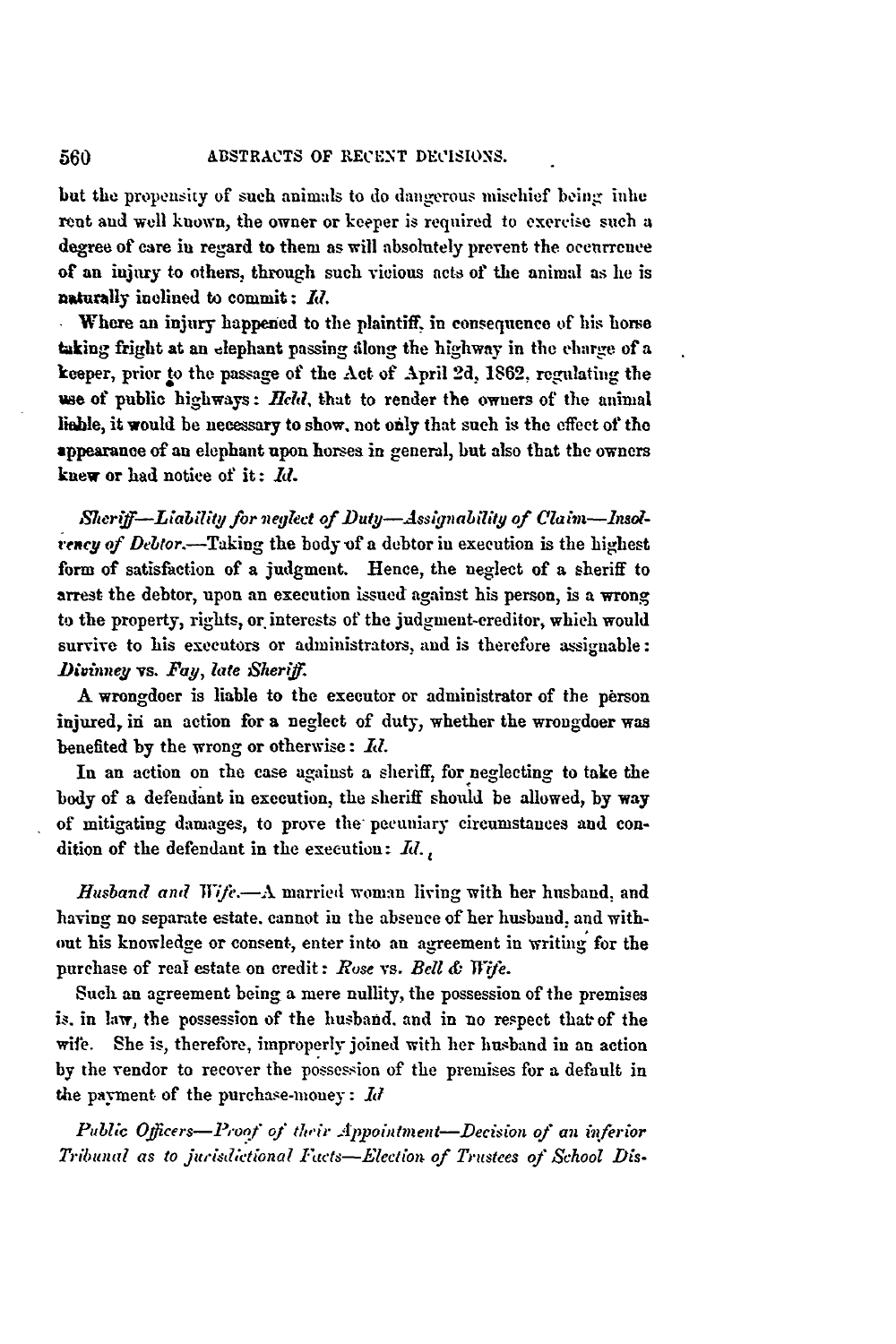*tricts-Tax-Warrants.*--Proof that an individual is represented to be, andhas acted, notoriously, as a public officer, is *primfa fircie* evidence of his official character, without producing his appointment: Colton vs. *Bearlslcy.*

In an action against a person for doing an act which he has no right to do unless an officer, he must show that he was *2rin4t fiacie* an officer *de jure.* Proof of acting as such under color of authority, and of reputation, is admissible evidence for that purpose, and, if proved, is sufficient in a collateral proceeding to establish that character:  $Id.$ 

Proof of a call by the trustees of a school district, for a special meeting of the inhabitants, for the purpose of filling vacancies in the office of trustee, of the assembling of the inhabitants under that call, the election of two 1persons as trustees to fill vacancies, and of their entering upon the duties of- the office, is proof of an election **by** the competent authority, and constitutes the persons thus elected *yrima facie* trustees *dejure: Id.*

To defeat such *primad facie* title to the office, a party attacking it cannot be allowed to give evidence, showing that no vacancy in the office of trustee existed when the persons were chosen : *Id.* **-**

'The authority to call a special meeting to fill a vacancy in the office of trustee being vested in the remaining trustees, and the power to fill it in the'meeting when asseinbled under such a call, the act of the trustees in calling the meeting, and of the meeting in filling the vacancy, are *guasi* judicial acts: *Id.*

Hence, whether there was or was not a vacancy in fact, and if there was, whether it had existed for over one month before the'election; and, if it had, whether it arose from a cause which authorized it to be filled by the supervisor of the town, is immaterial in an action against the persons elected, for an act done by them as trustees; those not being questions which can be traversed in such an action: *Id.*

Matters of that nature can only be traversed in a diyeet proceeding to set aside or quash the election. Until the election be so set aside or quashed, the persons claiming to be elected are protected for all acts done by virtue of **the** office held under color, of such election : *ITd.*

When the jurisdiction of an inferior tribunal depends upon a fact, which such tribunal is required to ascertain and determine by its decision, such decision is final until reversed in a direct proceeding for that purpose: *11.*

The test of jurisdiction in such cases, is whether the tribunal has power to enter upon the inquiry, and not whether its conclusions in **the** course of it were right or wrong: *Id.*

A general non-performance of the duties of an office is a refusal to *VOL.* XI-86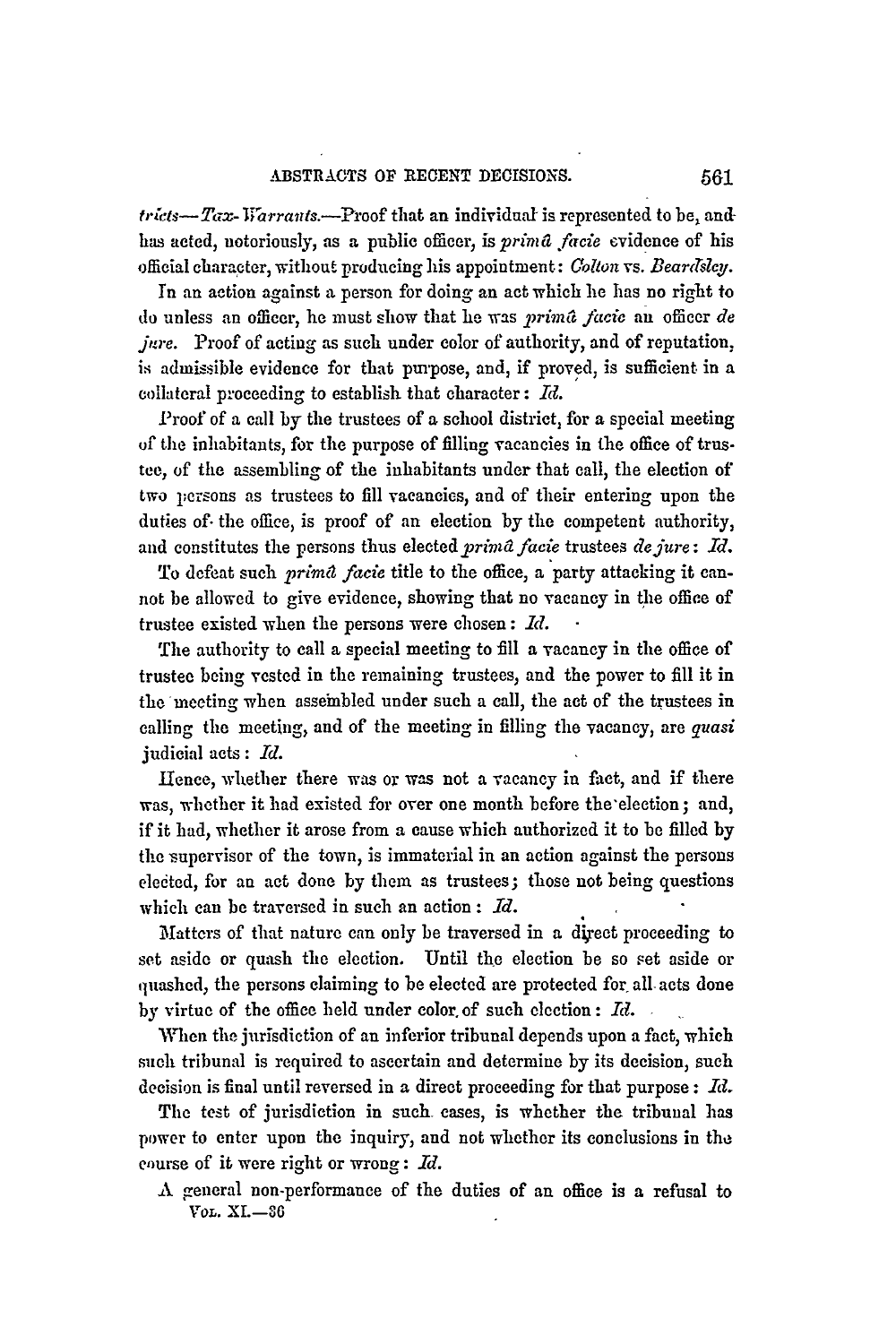serve. A refusal to serve may be as clearly and strongly inferred from the acts of an incumbent, as from **a** direct assertion that he will not discharge the duties of the office: **Id.**

The insertion of an improper item in a tax-warrant issued **by** the trustees of a school district will not vitiate the warrant, if otherwise valid, or render the trustees liable in trespass. The warrant is void for th excess only, and the trustees personally liable in'an action to recover back any part of such excess paid or collected. But an action to recover the value of the property sold on the warrant cannot be maintained: *Id.* **'.**

## SUPERIOR **COURT** OF **NEW** YORK.<sup>1</sup>

*Bill of Exchange--Notice of Dishonor--Residence of Parties.***-Where** a bill of exchange has been negotiated by the indorsement of several parties, the holder has the next day after receiving notice of dishonor, to notify any prior indorser whom he desires to charge; and each successive indorser who receives notice, has at least one day thereafter to give notice to any antecedent indorser: *The West River Bank* vs. *Taylor.*

This rule is not confined to holders for value. An agent or banker intrusted with a bill to obtain acceptance or payment, is entitled to the same time to give notice to his principal, and the principal is entitled, after such notice, to the like time to notify any prior indorser as if he had received notice from the true owner, instead of his banker or agent: *Id.*

Where the party thus giving the notice and the party to whom it is given do not reside in the same town, the notice may be sent by mail: *Id.*

There is no rule requiring that an indorser residing in the same town as the acceptor, shall be personally notified the next day after presentment,.where the banker, at whose instance the bill is protested, and to whom notices of protest are sent, does not reside in that town **:** *Id.*

The fact that the true owner knows that the indorser resides in the same place as the acceptor, does not, in such a case, entitle the indorser to notice on the day next after the presentment and protest: *Id.*

It is enough to charge him, that the true owner mails notice to him **by** the first mail of the day next after that on which he, in due course, receives notice of dishonor, such. owner and indorser residing in different towns: *Id.*

**I** From Hon. Joseph **S.** Bosworth, Chief Justice and Reporter; to appear in VoL **7** of **his** Reports.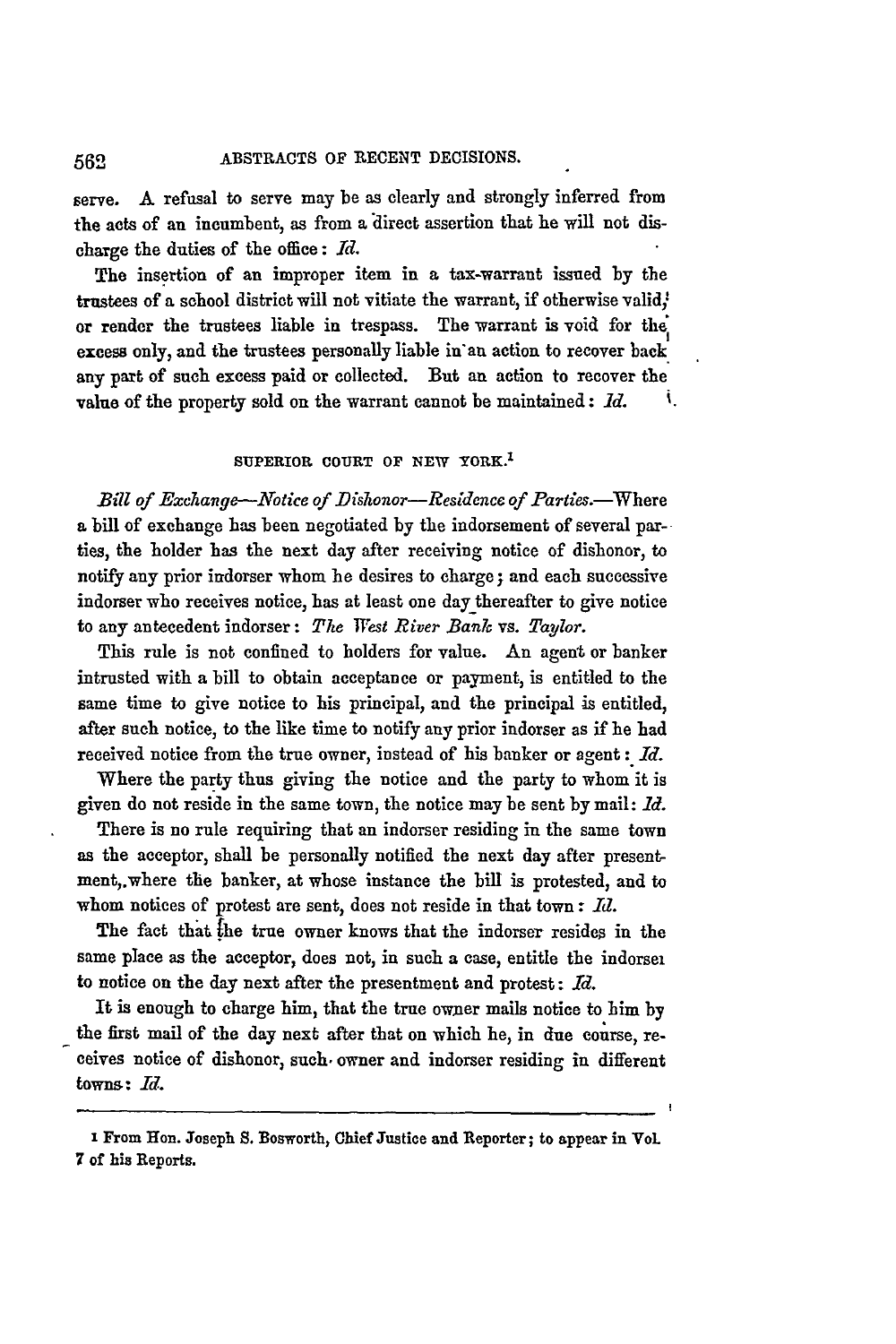*Vegotiable Pqper-Collateral Security- Good Faith.-A* person who takes negotiable paper as security for **a** loan made on the security thereof, from one holding it for collection merely, and without authority to dispose of it, and takes it with knowledge of such circumstances as would excite suspicion and lead a man of ordinary prudence to make inquiry, but .nakes such inquiries as a man of ordinary prudence would make, and the nformation he gets is such as would naturally be credited, and removes **A1** suspicion, he acts in good faith, and will acquire a title, so far as it ,lepends upon the question of good faith: *Belmont Branch Bank* vs. *7oge.*

Where the loan, in such a case, is made in the State of New York to a orporation, the true owner of the paper thus pledged cannot impeach the tle of the lender and reclaim the paper, on the mere ground that the wan was at more than seven *per cent.,* where, apart from the force of the faict that the loan was usurious, the lender is a *bond fide* holder for value.  $(ROBERTSON, J., dissented): Id$ 

*Curporations-Subscriber to Certificate filed to orgaifize a Bank-Suit by Receiver of Insolvent Bailk-Assignment by Subscriber of his In* $t. rest. - A$  subscriber to the certificate filed to organize a bank, is liable to pay for the number of shares therein stated to have been subscribed by him, and payment can be enforced at the suit of a receiver, appointed **oil** its becoming insolvent, to satisfy the just demands **of** creditors of the bank: *Daylon* vs. *Borst.*

In a suit by such receiver, against an original subscribei, **d** judgment in favor of a third person against the bank, in a court of record, in an action in which the bank appeared and defended, is prima facie evidence that the bank owes the sum recovered:  $Id$ .

The fact that a subscriber assigns all his interest in the bank, does not discharge his liability upon his subscription, and it can be enforced for the benefit of one who subsequently becomes a creditor of the bank: *hd* 

*Corporations-Subscription* to *Stock-Assignment of certificate* **of** *Shares'as Security,* &c.-The defendant subscribed for 80 shares of the. plaintiffs' capital stock, and afterwards, **by** his authority, other 66 shares were subscribed for in his name, and certificates for the whole 146 shares were issued to him; and as security for payment of his note for \$2000, he assigned 46 shares, and delivered, with the assignment, a certificate for such shares, to a bank which became insolvent; and the receiver of such bank sued the defendant and obtained judgment for the sum due on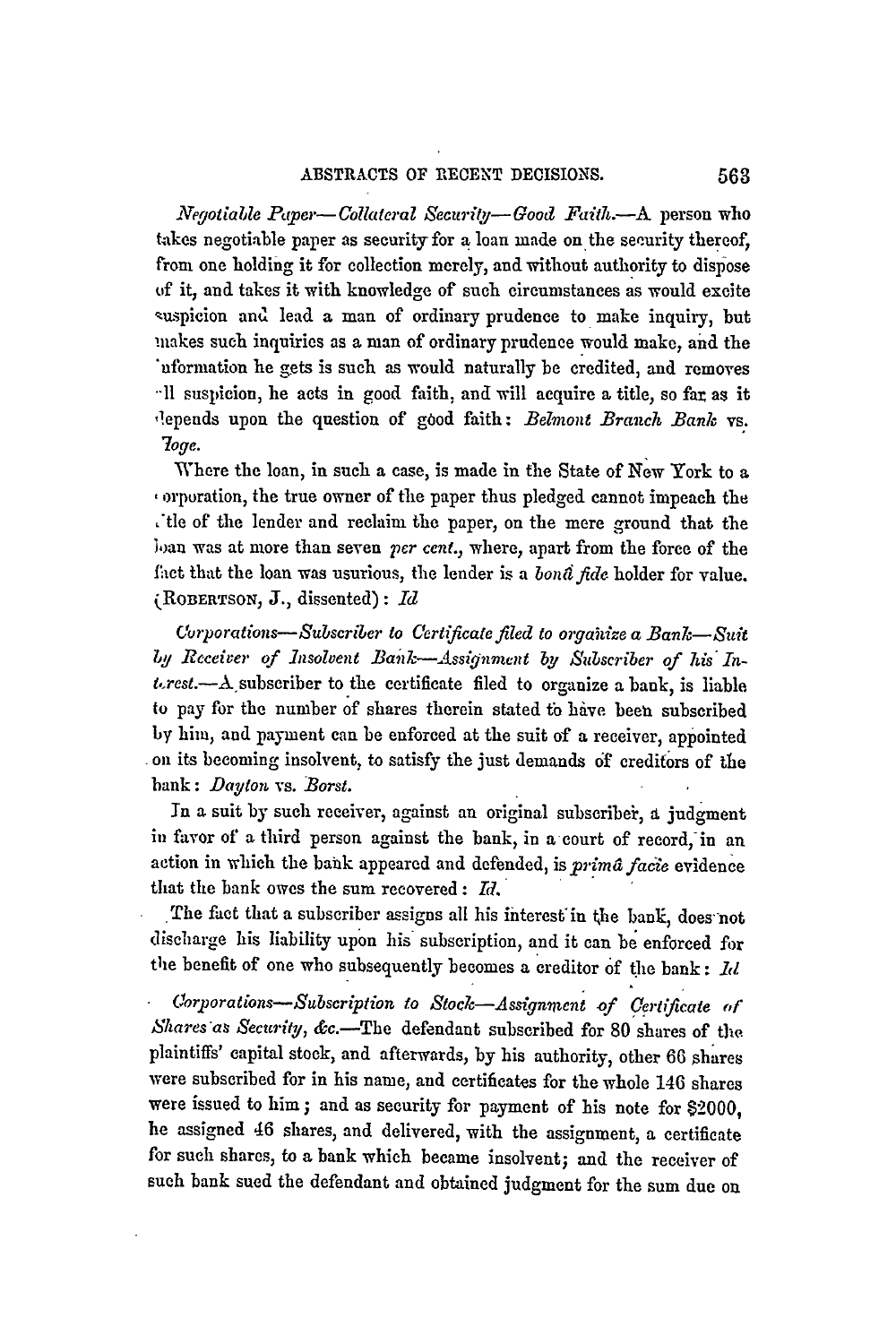the note, and subsequently sold the 46 shares, and applied the proceeds on the judgment; and the purchaser of the 46 shares applied to have them transferred on the plaintiffs' books to him, when it was discovered that **130** shares had already been transferred by the defendant in person, or by attorney; whereupon the plaintiffs transferred to the purchaser **16** shares, and paid to him for the remaining **30** shares \$301.25, the sum he paid therefor, and took a surrender of the certificate; and defendant subsequently, with knowledge of all the facts, promised to pay to the plaintiffs the said sum of \$301.25; held, that he was bound by said promise, and that an action would lie against him thereon, to recover the sum so promised to be paid: *St. Nicholas In. Co.* vs. *Bowa.*

*Election of Remedies.-In* an action commenced in November, 1858, by plaintiff against defendants, to recover proceeds of wool consigned in the early part of 1858, **by** the former to the latter, for sale on the plaintiff's account, the defendants alleged in their answer that the wool was the property of one A.; that prior to June 9, 1858, A. employed B. as his agent to purchase 20,000 lbs. of wool in Wisconsin and forward it to Albany, agreeing to either pay B. half of the profits or one per cent. for commission, as **A.** might elect; that between June 9 and July 14, A. furnished B. \$6000 and **105** sacks worth **\$52.50;** that B. bought 7041 lbs. at \$2112.30, and sent it to A. with 34 sacks, worth \$17; and with residue of the money he bought wool in his own name, and assigned it (the wool in question), with the other sacks, to the plaintiffs; that A. had notified the defendants of the facts, and required the proceeds of the wool to be paid to him; and it appeared that in July, 1858, A. brought suit in the Supreme Court against B., and in his complaint alleged the same facts; and that B. refused to return the residue of the sacks or deliver the residue of the wool bought, or account for the moneys advanced to him, and prayed judgment for the \$6000 advanced, less the \$2112.30, and for the value of the sacks not returned, and recovered a judgment therefor February 14, **1860;** and issued a *ca. sa.* thereon, on which B. was arrested and imprisoned, and that such imprisonment continued up to the time of the trial of the present action, June 14, **1860;** it was *held;* that the action by **A.** against B., and the recovery of judgment therein, estopped A. from claiming property in the wool bought with the moneys for which such judgment was recovered: *Bank of Beloit* vs. *Beale.*

That the bringing of the action by **A.,** with knowledge of the facts, to -ecover the residue of the \$6000, and recovering judgment therefor, was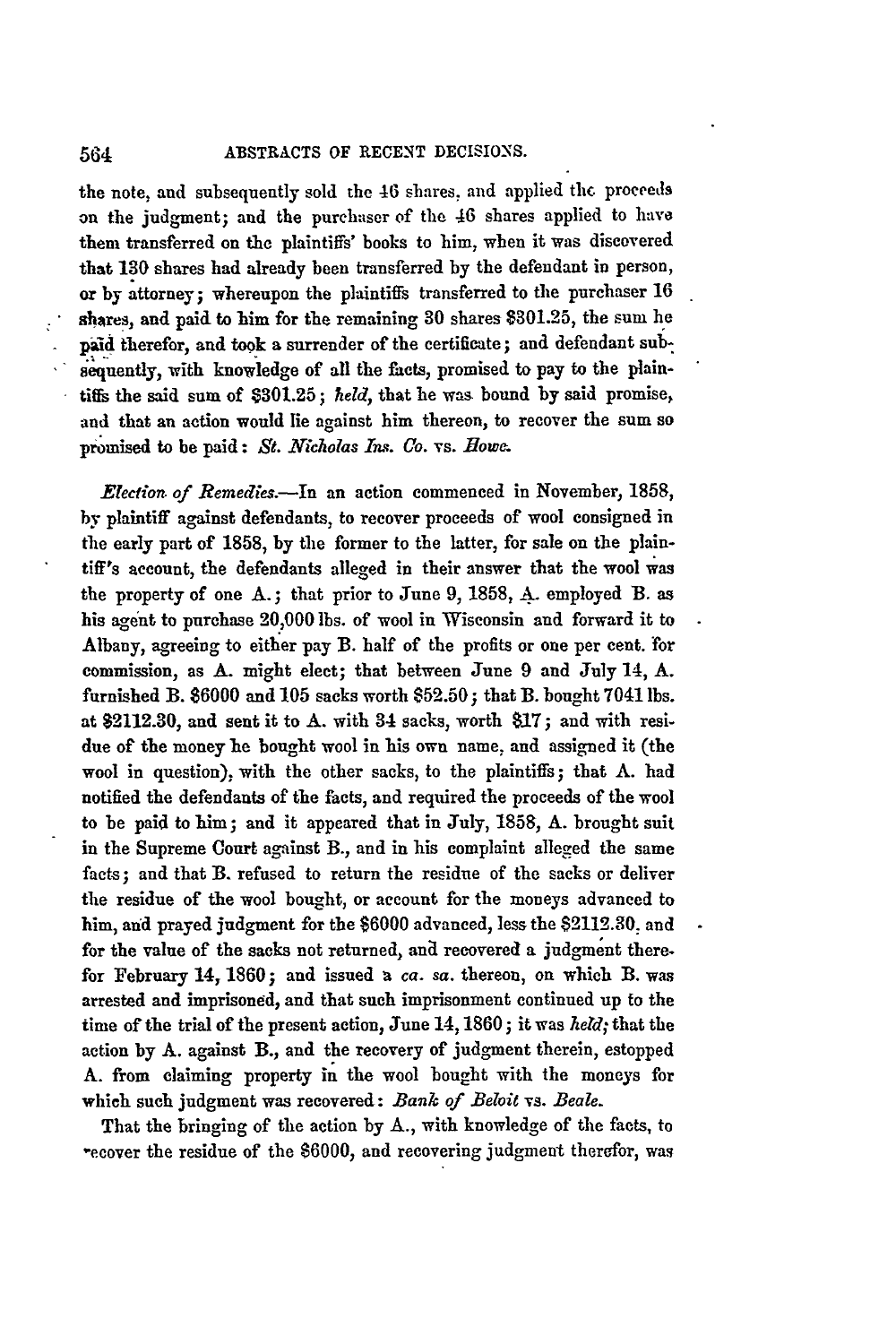an election by **A.** between remedies, **by** virtue of which A. repudiated the **use** which B. made of the residue of the moneys as unauthorized, and waived all claim of property in the wool bought, and that such facts were a bar to the defence alleged in the answer of the present defendants: *d.*

*.Held* (by **ROBERTSON,** J.), that the suit of A. against B. was not an election of remedies affecting his right to pursue the wool until that suit had gone to judgment; and that as judgment therein was not recovered until after issue joined in this action, the defence herein was valid, when *pleaded,* and it was error to exclude proof of it at the trial **- Id.** "

*held* (by BOSWORTH, **0.** J.). that as no such question was made by the defendants at the trial, or raised on the argument of the appeal, and as they did not object at the trial to proof being made of the fact of such recovery **by** A. against B., but only to the character of the evidence offered to establish it, no such question was presented by the appeal; and that the only question was, whether the decision at the trial, as to the effect of such suit and recovery, was correct: *id.*

*Held*, also, that such suit and recovery by  $A$ . against  $B$ ., and the tak**ing** of B.'s body in execution on the judgment, was a satisfaction of all claims of A. pending such imprisonment: **1d.**

*Claim agaist a State-Judgment of a Board of State Officers having legal authority to pass on such Claims will be Conclusive in Actions in* another State.-Where a claim against a State, for the purpose of obtaining a decision that it is just, and of the amount thereof, is presented before a Board of Officers of said State, which Board is created by the Constitution and Laws of such State, and vested with jurisdiction to hear and determine such claim, and such claim is allowed, the decision is to be regarded as **a** judgment of a competent judicial tribunal ; and in an action afterwards brought in a Court of Equity, in another State, to recover back the money paid by the first-named State, in pursuance of such decision, it will be held conclusive, notwithstanding proofs, which show that there was no original liability to the claimant for the claim so allowed; and such decision can only be impeached by proof of fraud in procuring the same: The People of Michigan vs. The Phanix Bank.

Where the claim on the State was for an advance by the claimant (to a person assuming to act on behalf of the State) of drafts on banks situated therein, holding funds of the claimant, the amount of which drafts never came to the use of the State, and the advance of which the State never authorized (one of which was never paid, and the other was paid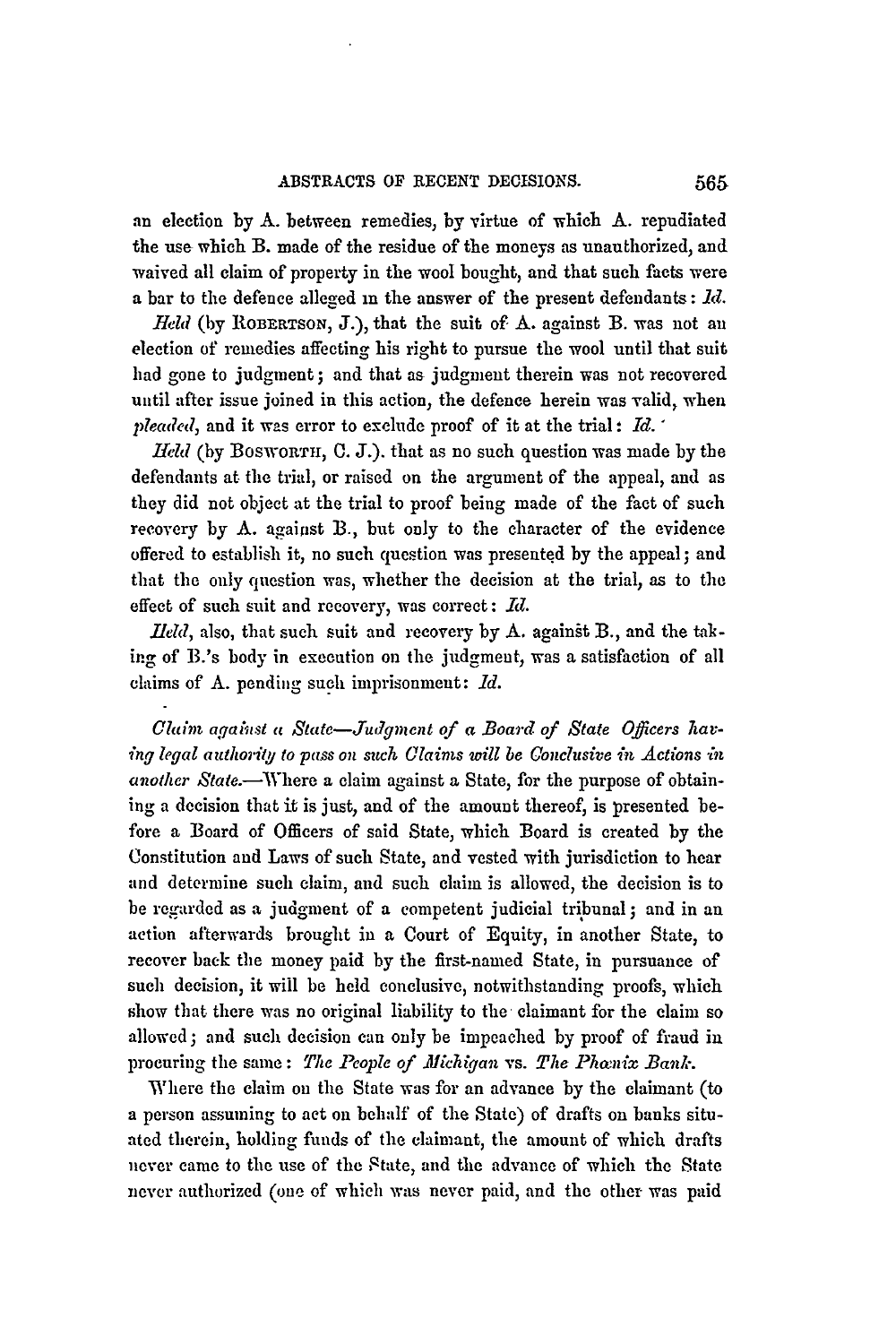to a third bank); and the claimant had allowed his agent in that behalf (with the assent of one of the State officers, given with the reservation that the liability of the State should not be thereby admitted nor affected), to receive from such banks choses in action and other property in full settlement and payment, but to be held **by** him for the claimant or for the State, whichsoever might assume or be charged with the debt; of which settlement the State; through its Legislature and its State officers, had **full** notice; the decision of the said Board, created **by** the State, is to be taken as conclusive that notwithstanding these facts the claimant is entitled to recover; and although prior to the trial and decision **by** that Board, such agent and trustee, with the assent of the claimant, has coilected from such choses in action a part of the amount due thereon, and converted others into other property, and the claimant has settled with him, taken a transfer of a part of the property (being that received from one of such banks), and released him from all liability, the omission of the claimant to apprise the State of such dealings and release, and the concealment **by** the claimant, on presenting his claim before such Board, of such dealings and release of the agent and trustee, though such concealment be practised in the belief that if known the claim would be disallowed, and though practised in order to obtain the allowance of the claim, are not a fraud sufficient to impeach the decision of the Board in favor of the claimant and entitle the State to recover back the money paid in pursuance of the decision and in ignorance of the facts thus concealed. (WooDRUF, **J.,** dissented): *Id.*

In such case, knowledge **by** the State of the said settlements with the banks, and that the said agent and trustee held the said choses in action and other property in trust for the purposes aforesaid, is sufficient to put the State upon inquiry as to the then situation of the trust fund; and if **by** due diligence the facts might have been discovered and proved **by** the examination of witnesses, it is the fault of the State that the faets were not proved before the Board, and the claimant by omitting to give notice thereof to the State, and failing to disclose them to the Board (though with the intent and belief aforesaid), violated no duty and committed no fraud which entitles the State to impeach the judgment and recover back the money paid thereon in ignorance of such facts. (WOODRUFF, J., disseated) **:** *Id.*

*Mortgage- Unexpired Lease-Mistake-Deed* **by** *Executors-Implied Covenants in (onveyances.-In* a suit to foreclose a mortgage given to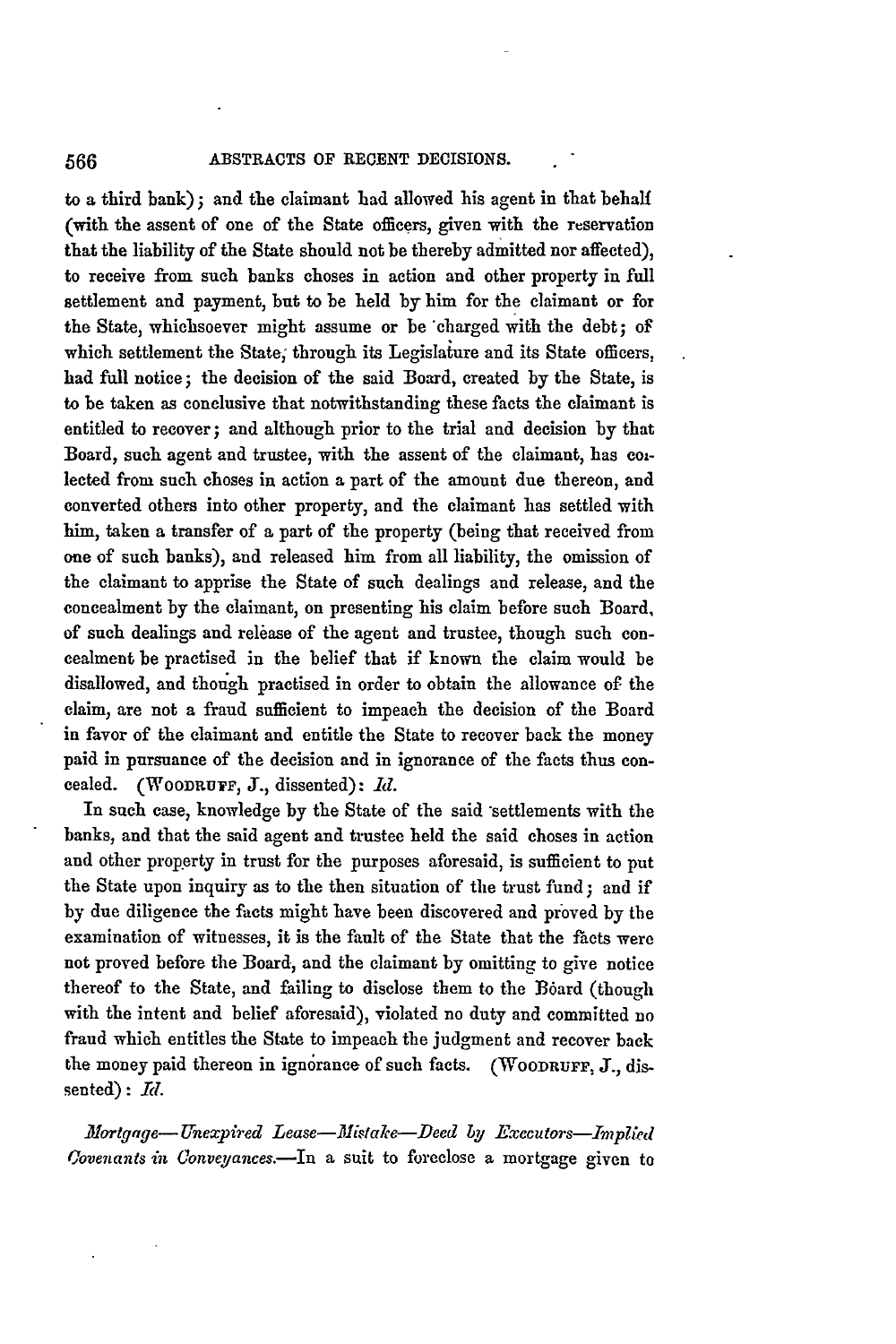seeure the purchase-money agreed to be paid for the mortgaged premises, where no covenant in the deed is broken and there has been no fraud on the part of the grantors, it is no defence that a part of the premises at the time of the grant and mortgage, was incumbered **by** an unexpired lease thereof: *Sandjbrd* vs. *Travers.*

Where there is a mutual mistake as to a material fact for which a Court of equity would relieve, a party desiring relief on that ground must, on dis overing the mistake, offer to rescind: *Id.*

A deed by executors, as such, with a covenant against their own aets, cannot be construed as containing an implied covenant that their testator was scised of an estate in fee simple **;** or a covenant on their part to put the purchaser in possession **:** *Id.*

No covenant can be implied in any conveyance of real estate, whether such conveyance contains special covenants or not: Id.

*Negligence—Liubility of Contractor.*—Where a person employs another to do a piece of work, and the one so employed does it by his own workmen, using his own discretion as to the manner of doing it, having exelusive control of the matter, and a third person is injured while the work is in progress, by the careless manner in which it is done, the contractor and his servants guilty'of **the** negligence are alone liable for the injury: *O'Rourke* vs. *Hart.* 

It makes no difference, in such a ease, that the work done consists in altering a public street. When the work to be done cannot itself be dangerous to others, unless it becomes so by the dangerous or unskilful manner of executing it, and is done by one contracting to do it, and having exclusive control of the men employed, and injury results from such unskilfulness, **the** remote principal is not liable. The liability is confined to the persons guilty of **the** negligence, and to their principal: *Id.*

Surety-Variation of Contract without knowledge of Surety.--Where, by a sealed contract between two persons, one is to serve the other in **a** specified business for a term of years, at a fixed sum per annum, and the laborer as part of the arrangement gives a bond with surety to the employer, conditioned for the performance by the laborer of the contract on his part, and subsequently a verbal contract is made and acted upon between the employer and laborer by which the latter is to receive compensation graduated by the amount of work he may perform, and this is done without the knowledge or consent of the surety, the latter is discharged: *Baley* **vs.** *Clark.*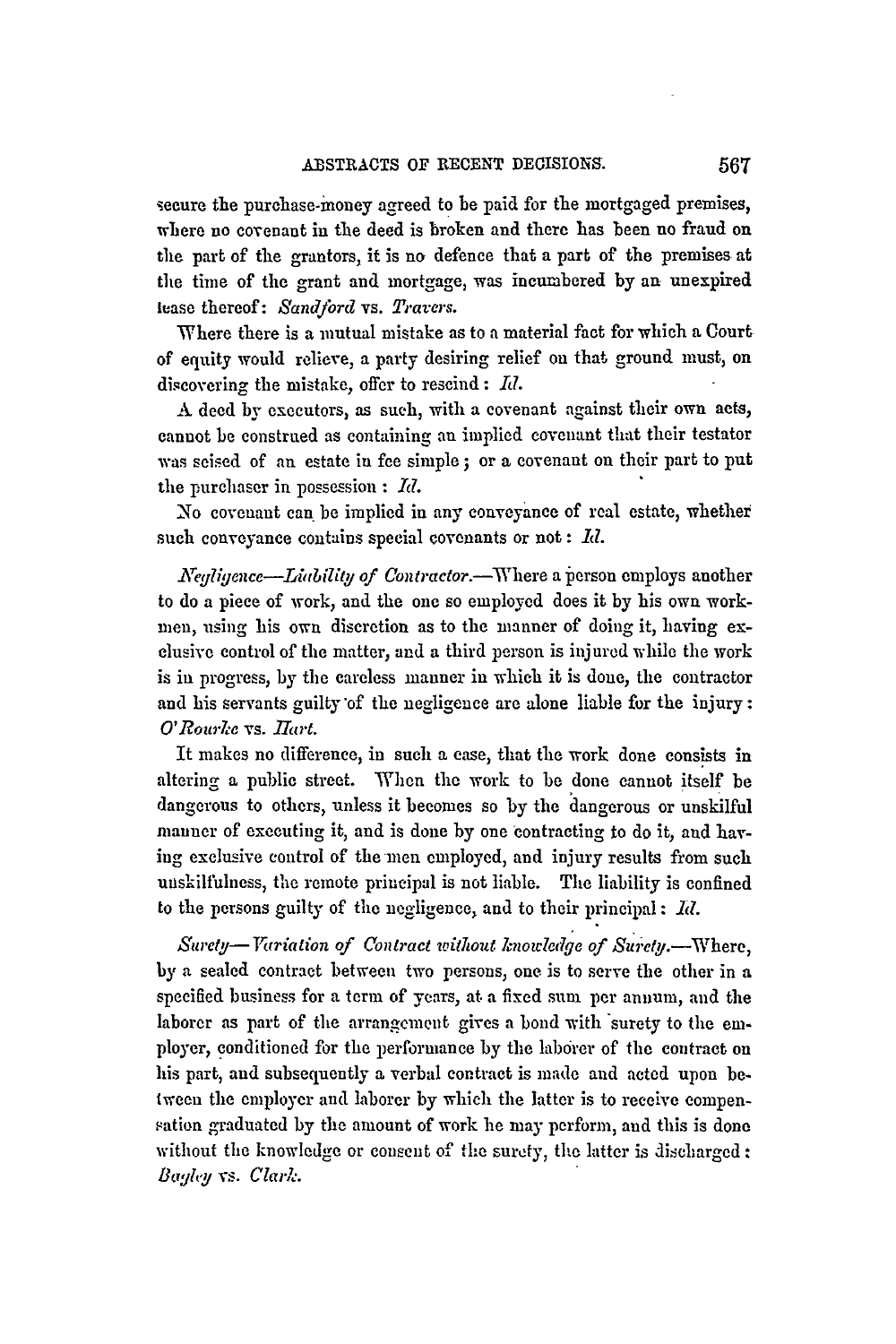Where, after the contract has been made and the bond executed and delivered, the employer forms a partnership with third persons, and the laborer, **by** verbal agreement between him and the firm, contracts to serve the firm, and pursuant to such agreement does subsequently serve the firm for nearly two years, upon a different agreement as to compensation, the sealed contract and bond **are** thereby abandoned and superseded, and no action will lie thereon for an alleged breach occurring after such a term of service under the new arrangement: *Id.*

*Slipping-Bill of Lading-Purchase of Goods in Transiti- Claim for Freight.-The* master of a vessel, who signs a bill of lading by which he acknowledges the receipt, on board, of goods, of a designated kind and a specified quantity, and agrees to deliver the same to the shipper or his assigns, on payment of freight, at a specified rate per ton, is bound to deliver to one purchasing the goods *in transitu* and taking from the shipper, an assignment of the bill of lading, in good faith, and relying thereon, goods of the kind so designated, and the specified quantity thereof: *Byrne* vs. *Wee/cs.*

An acceptance of goods of the designated kind, but less than the specified quantity thereof, after discovering that there are more goods of one designated kind and less of another on board than the bill of lading calls for, but the same aggregate quantity in all, does not absolve the master from the liability contracted by the bill of lading, nor impose upon such an assignee of it a duty to take more of one kind or accept less of another, than the bill of lading specifies: *Id.*

Where, in such a case, after a part delivery, the master refused to make a further delivery, unless the assignee would accept a delivery of all the goods on board as a performance of the carrier's contract, which the assignee declined to do, and the master thereupon sued the assignee and recovered judgment for the whole freight; issued execution thereon, and caused the goods remaining on board to be levied on as the defendant's property, and to be removed and stored, and they were subsequently sold by the depositary to satisfy his claim for storage, and at such sale they were purchased by such assignee-the master thereby loses his lien on the goods so levied on for freight; and the assignee obtaining possession as such a purchaser, does not obtain a delivery under the bill of lading, and is not liable for the freight of such goods-they having been so bought in ignorance of any claim or lien thereon in favor of the master for freight **:** *Id.*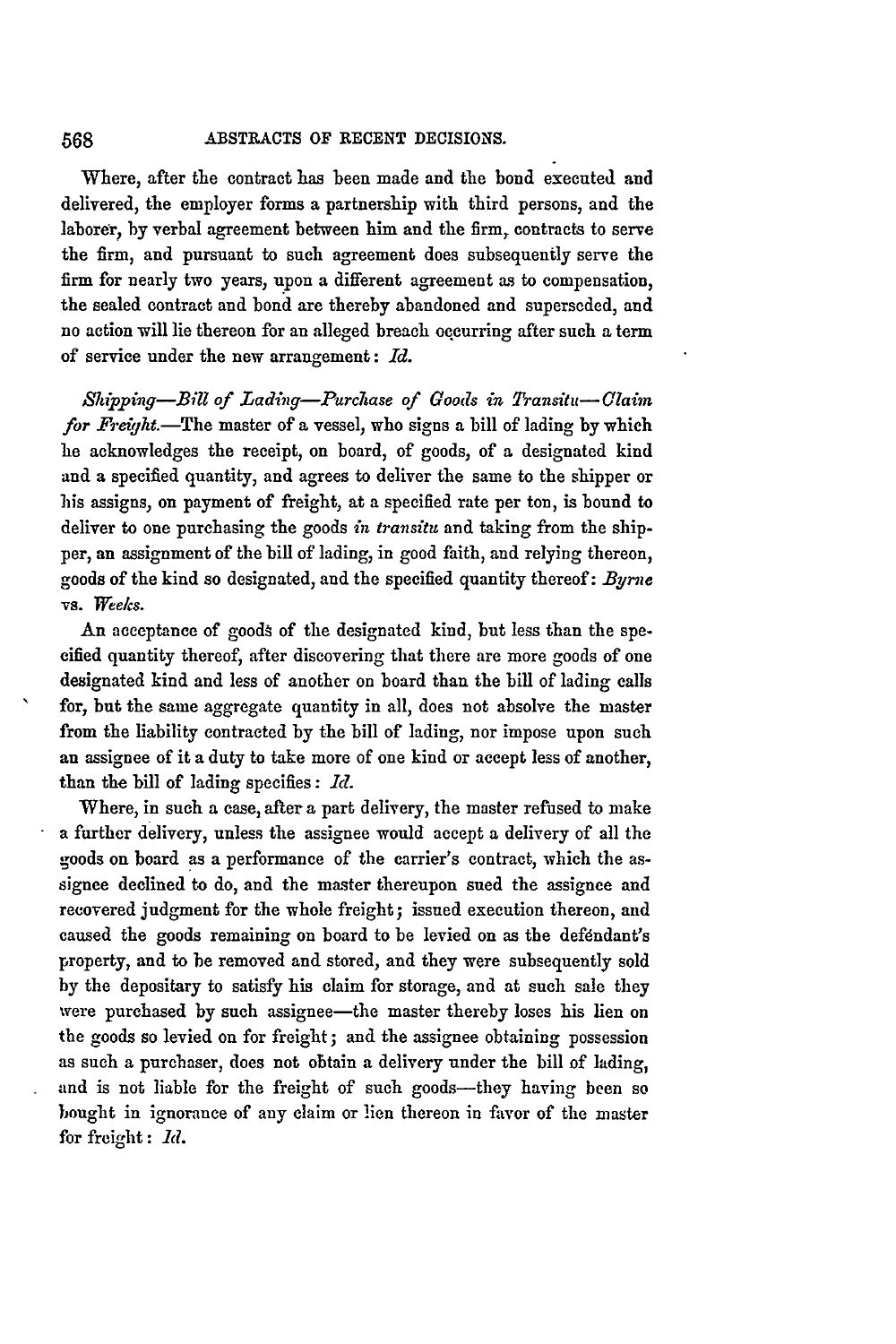### SUPREME COURT OF MICHIGAN.<sup>1</sup>

*Land Oontract-Failure to "improve," and to pay Taxes-Evidence* of Intention of Vendor to rescind-Compound Interest, where Fendee in *Default asks Specific Performance.*—The failure of the vendee to tender performance and demand a deed before filing a bill for the specific performance of a contract for the sale and conveyance of lands, only affects the question of costs: *Morris vs. Hoyt.* 

**A** stipulation in such a contract, that the vendee shall "improve the premises," but specifying neither the kind nor extent of the improvements, is so indefinite that the intention of the parties cannot be known; and on a bill for specific performance, it will be treated as immaterial: *Id.* 

**A** failure of the vendee to pay the taxes as stipulated in such a contract, stands upon the same basis, as respects specific performance, as a default in the payment of instalments of the purchase-money **:** *Id.*

**A** provision in such a contract, that on failure by the vendee to fulfil the agreements on his part at the time specified, the vendor may re-enter and take possession of the land, and all rights of the vendee under the contract shall be null and void, and all payments and improvements made by him shall be forfeited, does not make time so far of the essence of the contract, as that all rights of the vendee become *ipso ficto* forfeited merely by a failure to pay at the times agreed upon, without any act on the part of the vendor indicating an intention to insist upon the forfeiture: *Id.*

Under such a provision, the only mode by which the vendor can forfeit the rights of the vendee, is by re-entering and taking possession of the land, or some act equivalent thereto **:** *Rd.*

Where a vendee seeks the specific performance of a contract after default in the payment of instalments of principal and interest, he will be required to **pay** interest on the instalments of interest from the time they **fell** due: *M.*

*Constitutional Law--Control of Detroit City over Ferries to the Canada Shore, not an interference with the Power of Congress over Commerce.* The Ordinance of the City of Detroit., requiring ferry-boats running to the Canada slore to pay a license-fee, and imposing a penalty for its violation, is not unconstitutional as an interference with the power of Congress over commerce. And the master of a boat, enrolled and licensed under the

I From Non. T. M. Cooley, Reporter; to appear in 11 MIichigan Reports.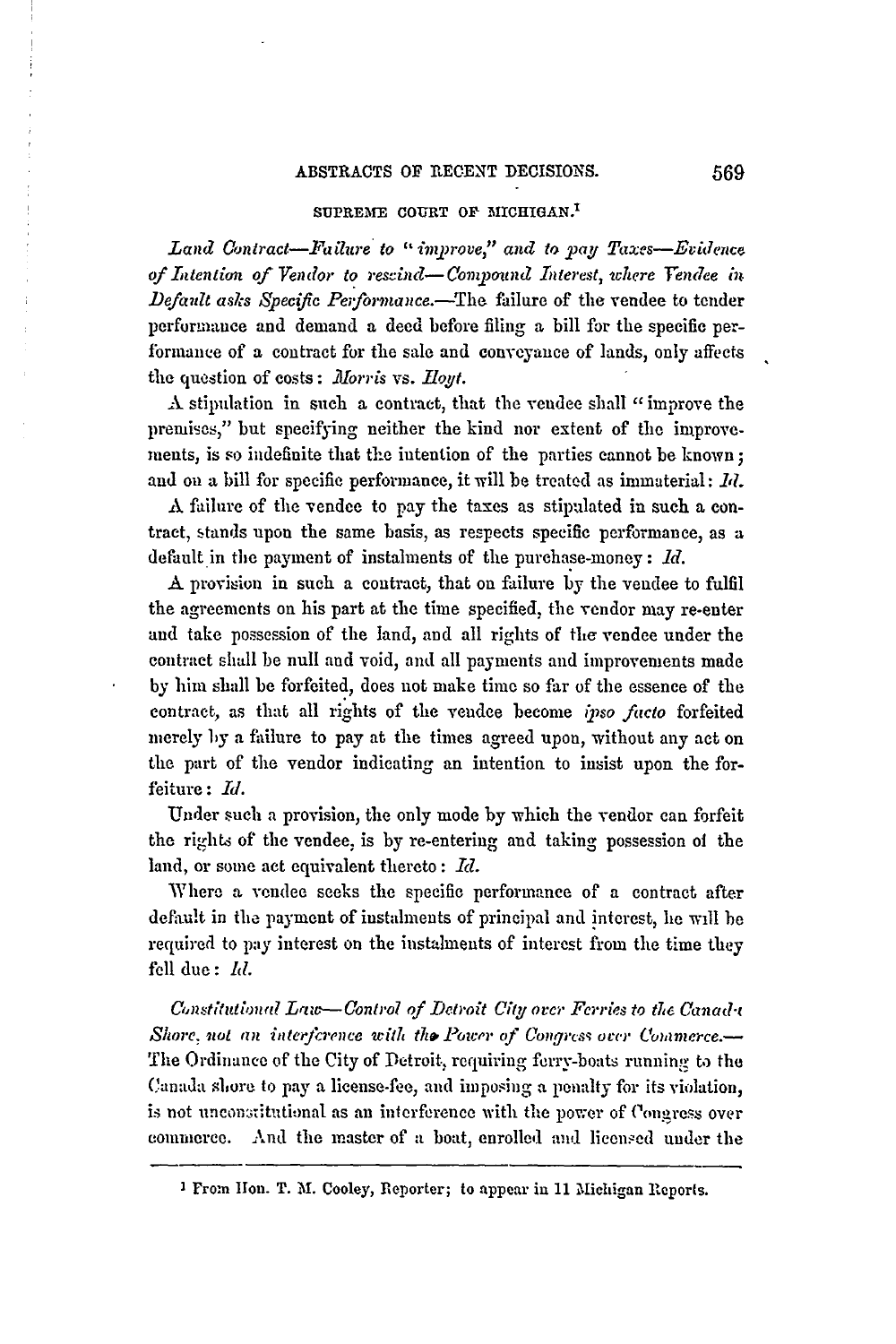acts of Congress for the coasting and foreign trade, is liable to the penalty for running it as a ferry-boat without first obtaining a license from the city: *Ohelvers vs, Beople.*

Us-try *a personal* Defence.-Usury is a personal defence, to be made by a party to the contract. One who has purchased lands subject to a mortgage, cannot make this defence to the mortgage in a suit to foreclose it: *Sellers* vs. *Botsford.*

Constitutional Law-"Due Process of Law"-Seller of Property can*not purchase of Ehnself.-Unless* in proceedings to collect the public revenue, no person can legally be divested of his property without remuneration or against his will, unless he is allowed a hearing before an impartial tribunal, where he may contest the claim set up against him, and be allowed to meet it on the law and the facts: *Ames vs. The Port Huron Log-Driving and Booming* Co.

The statute for the formation of log-driving and booming companies, in so far as it undertakes to authorize companies formed under it, without any necessity arising fiom the obstruction of their own business, to assume the control and management, on the public waters, of the logs of unconsenting parties who have made insufficient provision for running them, and to enforce compensation against the logs for thus controlling and managing them, is unconstitutional:

1. It allows persons thus organizing to assume a police power over the waters used, and thus to exercise a public office without either an election or an appointment.

2. It deprives persons of their property without due process of law, since under the statute the company or its agents must of necessity determine when the case arises which justifies assuming such control, and the company afterwards assesses its own charges, and proceeds to sell the property to pay them: *Id.*

No one without express authority of law can become a purchaser of property, which it is his duty to sell for the best price it will bring: **1d.**

*E'juify of Redemption in Chattels.-A* mortgagor of chattels is entitled to redeem in equity, at any time before the mortgagee has foreclosed by reducing the property to possession, or by selling it under the power of sale in the mortgage: Yan *Brunt* vs. *Wakelee.*

Sale of Chattel Interests in Lands on *Execution*.-Chattel interests in lands are to be sold on execution as personal estate. The sale of an estate